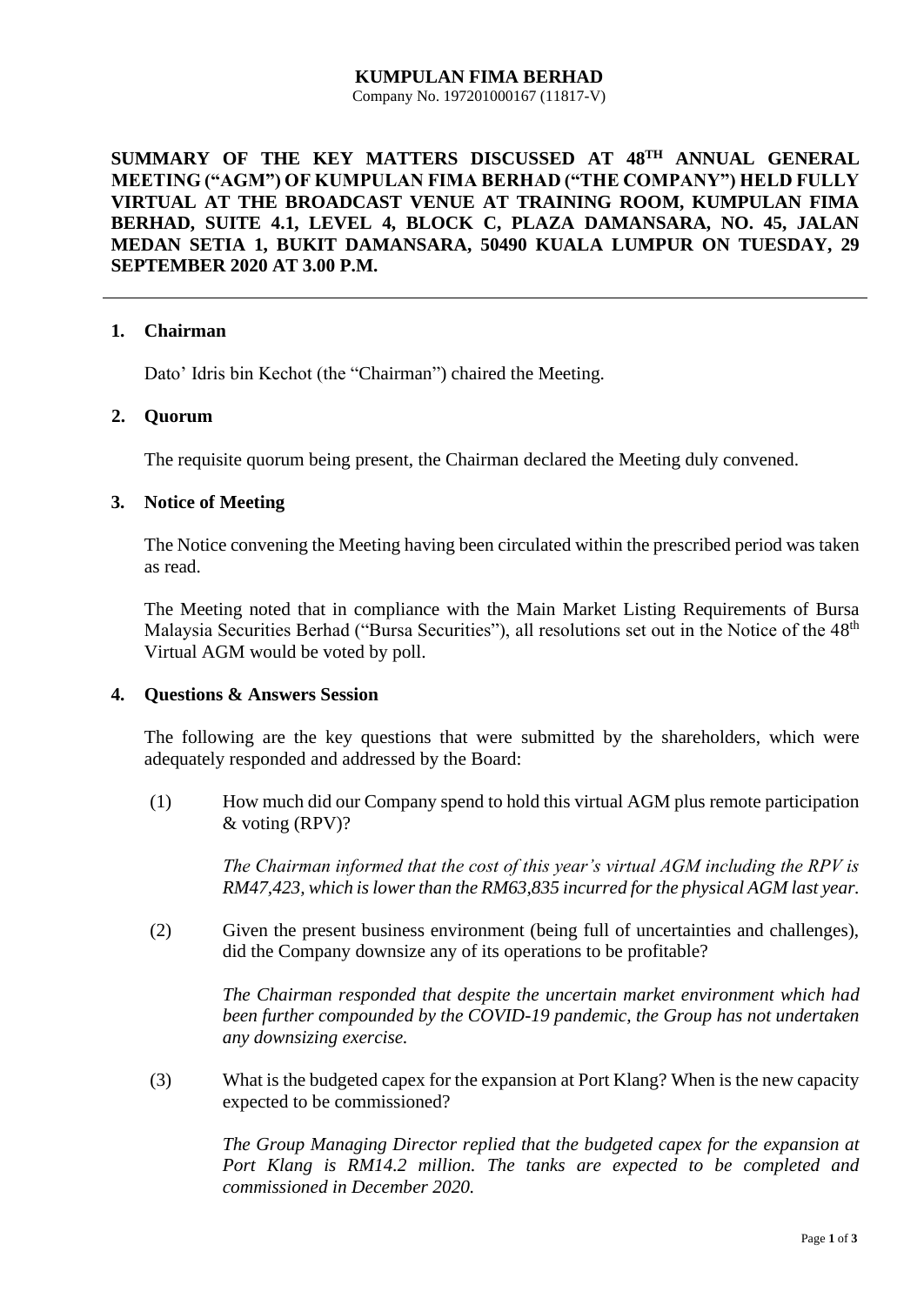(4) Why is the huge increase in capacity planned despite just having constructed 2,800 MT at North Port, Port Klang?

*The Group Managing Director explained that the capacity expansion programme forms part of the Group's contractual obligations under the current lease agreement for the Group to increase terminal capacity and throughput volume. Be that as it may, the expansion is also demand driven. The Group Managing Director shared that the utilisation rate of the Group's bulking terminals stood at 90% currently and on this note, the Group was confident of the take-up for the new tanks. Moreover, the Group has already begun to receive enquiries from potential customers who were interested to take up storage therefor.*

(5) Referring to page 47 of the Annual Report, Fima Biodiesel Sdn Bhd recorded a loss of RM6.47 million in FY 2020 and one of the reasons is due to operation below optimal utilisation rate. What is the current capacity and actual utilisation rate of Fima Biodiesel? Who are its major customers and when is Fima Biodiesel expected to be become profitable?

*Fima Biodiesel's current capacity and actual utilisation rate in FYE2020 are 60,000 MT per annum and 20%, respectively. Fima Biodiesel's main customers presently comprised of oil majors and foreign companies. The Group Managing Director informed that Fima Biodiesel hopes to improve its operational efficiencies and breakeven in this current financial year. In order to break-even, the plant's utilisation rate has to reach 50%.*

(6) Please explain the reasons behind the increase in the fees of the Audit and Risk Committee (ARC) members.

*The Chairman explained that the Bord is of the view that the increase is fair and reasonable as it would align the ARC's fee structure with that of the Board's. Moreover, the revised fees commensurate the additional oversight responsibilities undertaken by the ARC members from time to time.*

(7) KFima owns 14 estates in Malaysia and Indonesia of which 10 estates are directly owned by its subsidiary, Fima Corporation Berhad (FimaCorp). Are all the estates owned directly by FimaCorp managed separately? If yes, are there plans to manage all 14 estates collectively i.e. reorganizing all the oil palm operations under one division for better synergy and efficiency?

*The Group Managing Director replied that management of all KFima and FimaCorp estates are centralized and overseen by the Group's Estate Operations Department which allows for better coordination and economies of scale.* 

(8) Despite not having an official dividend policy, KFima has been consistently rewarding shareholders with dividends of 9 sen per share over the last 5 years. Given its strong annual cashflow and big cash reserves, can the Board assure shareholders that such quantum of dividend will continue as long as the Company is profitable?

*The Chairman clarified that the Company does have a formal dividend policy in place whereat the Company aims to distribute to the shareholders at least 40% of the consolidated profit after taxation and non-controlling interest (PATANCI) for the relevant financial year. The Chairman also took the opportunity to thank shareholders for the continued support and confidence over the years.*